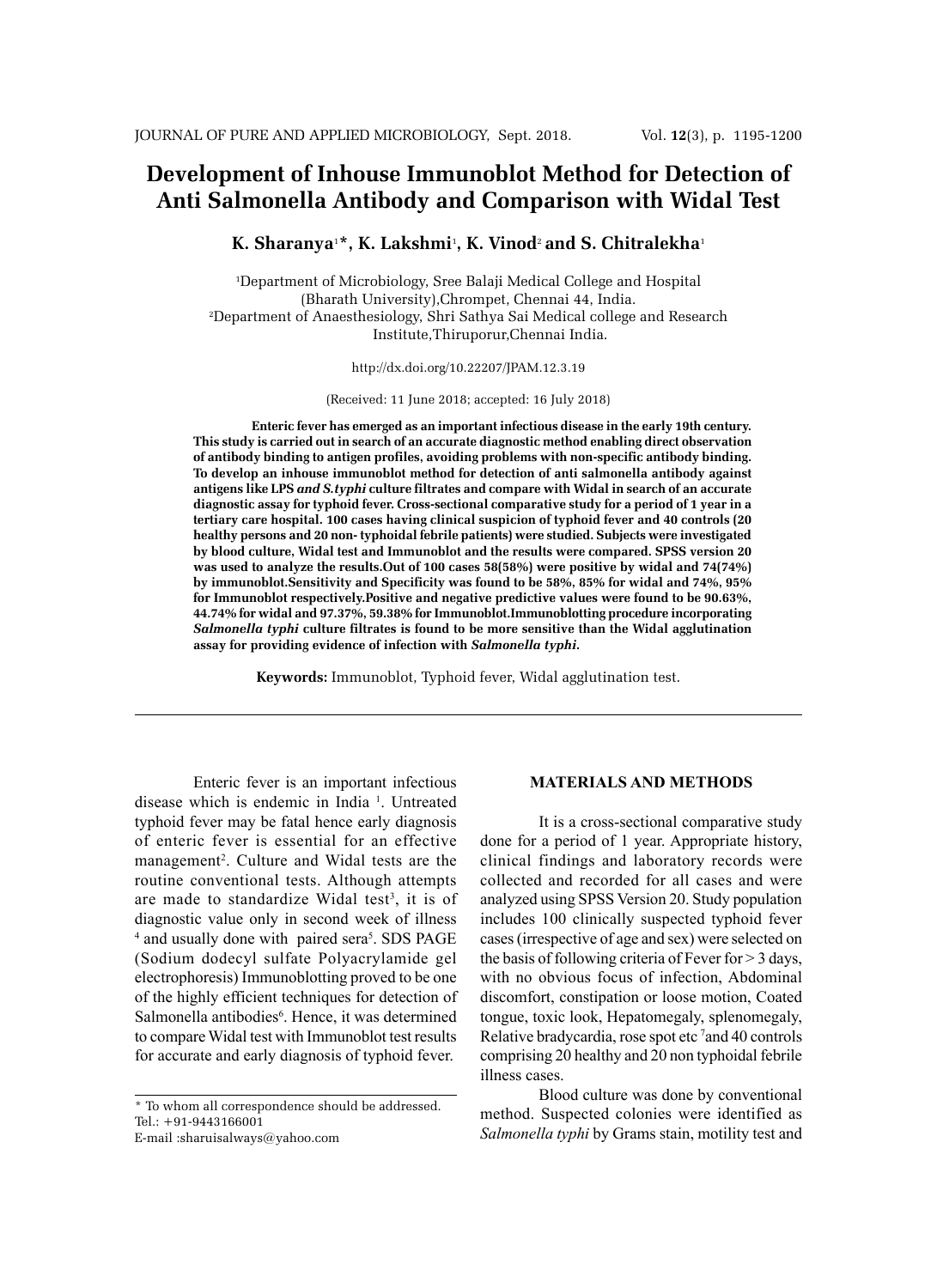by biochemical tests and confirmed with slide agglutination test with high titer sera. Widal test was done by Tube agglutination using various dilutions for detection of agglutinins (O and H) and Significant titer was taken as 1:80 & above for O antibodies (TO) and 1:160 & above for H antibodies (TH) $^2$ .

For SDS-PAGE /Immunoblotting LPS obtained was a commercial preparation (Sigma chemical Co) and a standard strain of *Salmonella typhi* obtained from King Institute, Guindy, Chennai, was used for extraction of culture filtrate protein and compared with strains obtained from our culture. The bacteria was further characterized and their identity was reconfirmed. Culture filtrates of *Salmonella typhi* was grown in minimal salt medium (Sauton's medium) and subjected to Millipore membrane filtration<sup>8</sup>.

SDS-PAGE and immunoblotting was performed using a mini gel system. Initially various dilutions of LPS & *S.typhi* culture filtrate were tried before standardizing for electrophoresis along with various dilutions of human sera for blotting. Then 30 microgram of LPS or 15µl of *S.typhi* culture filtrate and 15µl standard negative control were loaded per lane of a gel comprising a 4.5%stacking gel and a 12.0% resolving gel. Following electrophoresis, of LPS and *S.typhi*  culture filtrate, Immunoblotting and reaction with human sera were done. For immunoblotting, profiles were transferred onto nitrocellulose membranes and blocked with 5% skimmed milk. Then they were allowed to react with human sera for 3hrs on a rocker at room temperature and bound antibodies detected with a Rabbit anti- human IgG-HRP conjugate. Antibody–antibody–conjugate complexes were detected with an enzyme substrate comprising 3,3'-Diaminobenzidine.

Double band formation at 37 kDa was observed in controls and looked for in test sera also. This signifies a definite positive. No double band formation at this region was taken as a negative result. The blotting of LPS did not show up well hence it was not appreciated well on the membrane. Further reconstitution may be required.

#### **RESULTS**

The present study was conducted among 140 subjects.100 were clinically suspected case

J PURE APPL MICROBIOL*,* **12**(**3**), SEPTEMBER 2018.

of typhoid fever and 40 were age and sex matched healthy and sick controls. Out of 100 cases, 16 were culture positive for *Salmonella typhi* and 58 were widal positive and rest of the 32 were clinically diagnosed typhoid fever but blood culture and widal test was negative.

Out of 100 clinically diagnosed typhoid fever cases 16(16%) were blood culture positive for *Salmonella typhi,* 58(58%) were widal test positive and 74(74%) were immunoblot positive (Table-1). The Immunoblot was found to be highly significant than widal test among clinically diagnosed typhoid fever. (p value  $< 0.001$ ).

Among the 100 clinically suspected typhoid fever cases 32 cases were both blood culture and widal test negative of which 08 cases were Immunoblot positive. Immunoblot was positive in 14(87.5%) out of16 culture positive typhoid cases. 58(100.00%) Immunoblot were positive among 58 widal positive typhoid cases. The test was also positive in 2(10%) for Immunoblot out of 20 febrile controls. None of the healthy controls were positive by Immunoblot (Fig 1).

The widal test was positive in 06(37.50%) out of 16 blood culture positive cases and in 52(61.90%) out of 84 culture negative typhoid cases. Out of 16 blood culture positive typhoid cases 14(87.5%) were Immunoblot positive .

Out of 84 culture negative typhoid cases, 60(71.40%) were positive for Immunoblot and only 52(61.90%) for widal. Among the non typhoidal febrile illness cases 02(10%) were Immunoblot positive (02 were *Salmonella paratyphoid A*  cases& the other two had respiratory and urinary tract infection).

Of the healthy control subjects none were positive for Immunoblot but 02(10%) were positive for widal test (Fig 1). The immunoblot was more significant in both culture positive and culture negative cases than widal test. Sensitivity and specificity of Immunoblot among typhoid cases was calculated as 74.00% and 95.00% .Widal test was positive in 58(58.00%) out of 100 typhoid cases. In 40 controls 06(15%) were positive and 34(85.00%) were negative. Accordingly sensitivity and specificity was calculated as 58.00% and 85.00% respectively.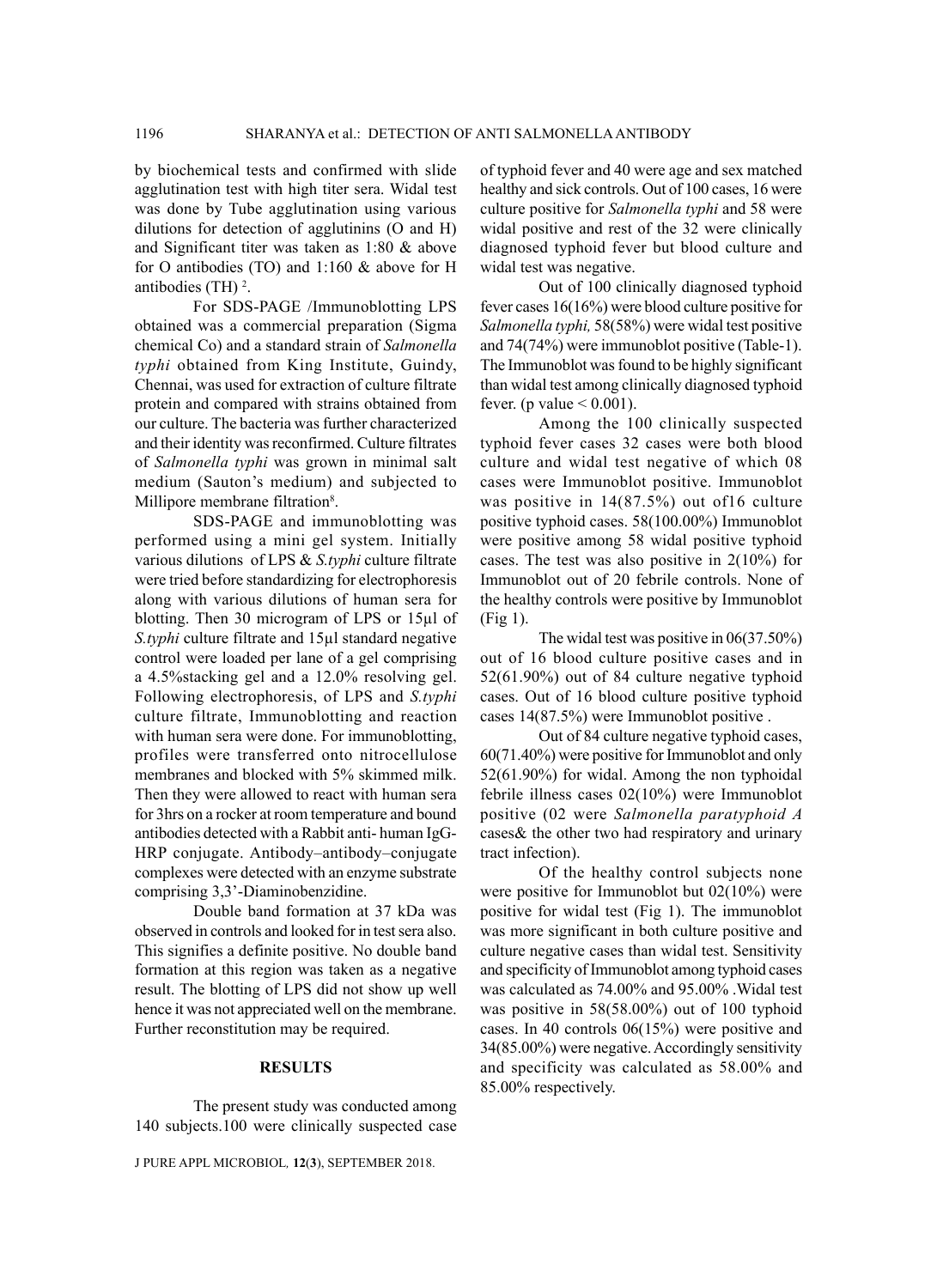

**Fig. 1.** Categorywise results of Immunoblot Test



**Fig. 2.** Ponsseau blue staining: Lane 1: *S.typhi*standard strain - 5µl.Lane 2: *S.typhi*standard strain- 10µl.Lane 3: *S.typhi*standard strain- 15µl.Lane 4: Negative control strain - 5µl.Lane 5: Negative control strain - 10µl.Lane 6: Negative control strain - 15µl.Lane 7: *S.typhi*strain- 5µl.Lane 8: *S.typhi*strain- 10µl.Lane 9: *S.typhi*strain- 15µl. Lane10 : LPS - 15µg. Silver staining :Lane 11 : LPS – 10µg.Lane 12 : LPS – 5µg. Lane 13: Molecular weight marker – (BSA- 5µg, OVA- 5µg, IgG- 5µg)





Panel A –Positive control sera.Panel B –Negative control sera.Panel C – Patients sample (positive).Panel D - Patients sample (positive).Panel E - Patients sample (positive)

Panel F – Patients sample (positive).Panel G – Patients sample (negative).Panel H - Patients sample (negative).Panel I - Patients sample (negative).Panel J - Patients sample (negative)

J PURE APPL MICROBIOL*,* **12**(**3**), SEPTEMBER 2018.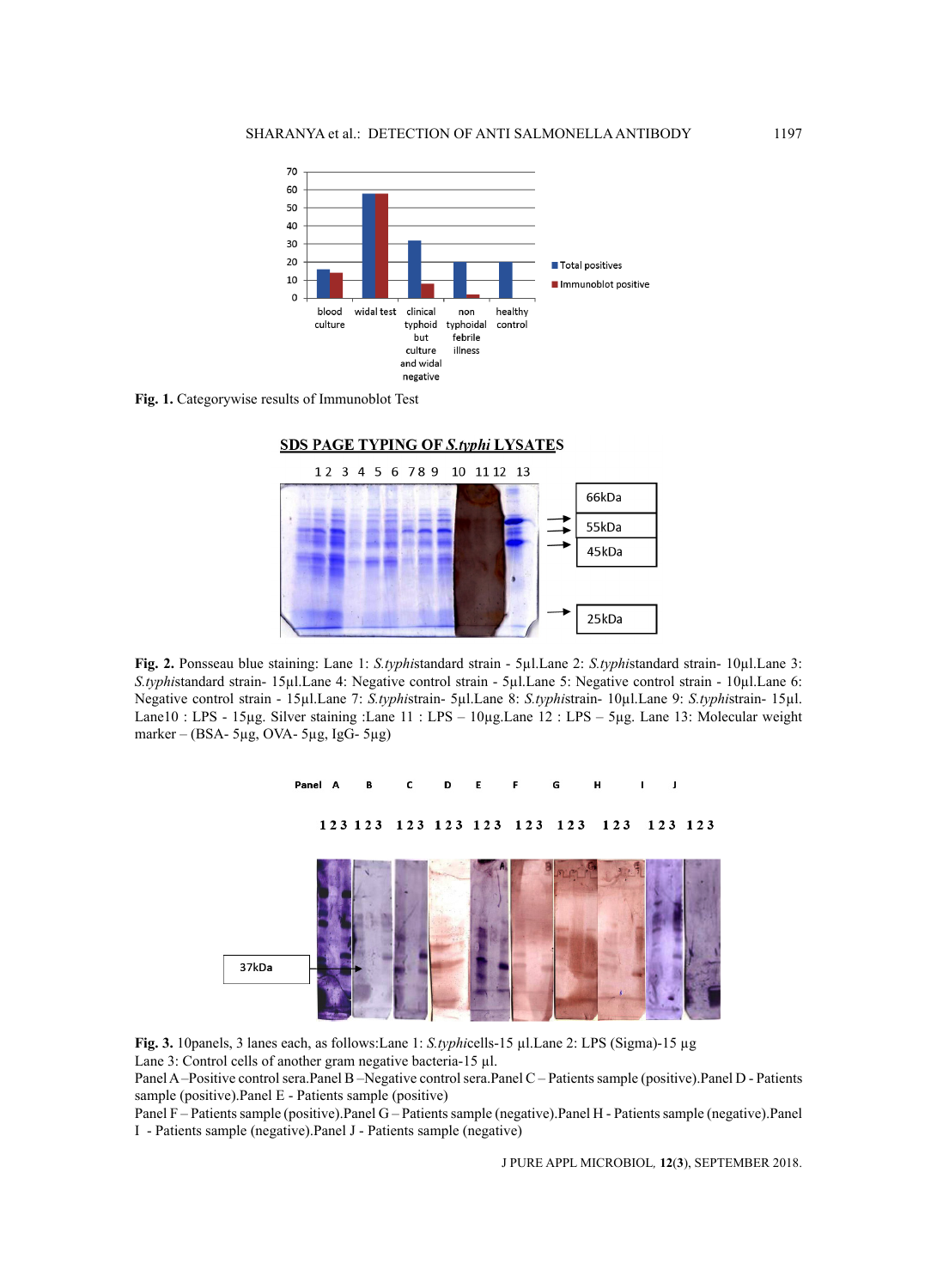## **DISCUSSION**

Blood culture and Widal test still prevail as the common tests for diagnosing typhoid fever, with culture being the gold standard. Culture is also helpful for the antibiotic susceptibility testing. However, Blood culture has got a limited utility due to low sensitivity and delay in obtaining the results. Also, facilities for doing culture is not available in many places. It has been reported that sensitivity of Culture is lesser in children compared to adults in diagnosing the infection<sup>9</sup>.

Widal test is a very useful test in endemic areas where culture facilities are limited. The test helps to differentiate typhoid fever from other illnesses. Though Widal is widely used, it has many set-backs, like being non-specific, not standardized properly, difficult to interpret the results <sup>10</sup>. Widal test is based on agglutination of patient's antibodies to Salmonella antigens. Moreover, sharing of O and H antigens by other Salmonella serotypes and other members of Enterobacteriaceae makes the role of Widal test even more controversial in diagnosing enteric fever 11. Discrepancies in results between different laboratories and within laboratories when the antigen is prepared from different sources is one of the major drawback in Widal test 12.

Widal test may give false positive results in non typhoidal Salmonella infections 13. On the other hand Immunoblot enables direct observation of antibody binding to antigen profiles. Keeping this in mind this study was carried out in search of an appropriate replacement for Widal test.

**Table 1.** Category of cases

| Category of Cases                        | No of Individuals |  |  |
|------------------------------------------|-------------------|--|--|
| Blood culture positive                   | 16                |  |  |
| Widal positive                           | 58                |  |  |
| Immunoblot positive                      | 74                |  |  |
| Clinically suspected typhoid<br>32       |                   |  |  |
| feverbut both culture and widal negative |                   |  |  |

The disease affected all ages, however most of the cases 36% of the study were in the age group of 1-5 years. These findings correlates with the observations made by Saha *et al* 14 who found that children between 2-3years of age were the most susceptible age group (35.6%). Almost similar study done by Sinha et al<sup>15</sup> showed 44% children were aged under 5 years, may be due to absence of immunity obtained from mother's milk or they may not drink potable water which is usually used in rural areas $14$ . In our study, among 100 clinically suspected typhoid cases 63% were male and37% were female. This finding was similar with Roxas  $&$  Mendoza<sup>16</sup> who reported 56% male and 44% female. Another study done by Butler *et al* 17 also showed that infection rate is slightly higher in male, maybe because of increased exposure of male to contaminated food and water outside the home.

In our study, among clinically suspected 100 enteric fever cases 32 cases were both blood culture and Widal test negative. But out of these 32 cases, 8 cases were Immunoblot positive. In the present study Widal test was carried out in a group of patients and controls. In the current study, Widal test is found to be positive in 58% of cases, which is comparable with various other studies by Sherwal BL *et al*.(57%)<sup>18</sup> and Bhutta ZA *et al* (54%)<sup>5</sup>. The cut off value of Widal test was considered as 1:80 for TO and 1:160 for TH<sup>19</sup>.Although Widal test usually become positive from second week, in this study out of 16culture positive typhoid patients 06 (37.77%) had an initial TO titer >80 and TH>160 in the first week of illness. Almost same results were obtained by Hatta et al 2002<sup>20</sup> where 33 (47.8%) showed Widal positive in the first week of illness. Another study done by Shukla *et al*, 1997 21 showed 44.2% in the earlier period of illness from suspected patients. This may be due to the increased immunity in a population with constant exposure to *Salmonella typhi* and other Salmonellae<sup>22</sup>. This is important as paired sera is usually not collected and sent to laboratory and also correlates to the

**Table 2.** Comparision of results among Widal and Immunoblot

| Test       | Sensitivity | Specificity | <b>PPV</b> | <b>NPV</b> |  |
|------------|-------------|-------------|------------|------------|--|
| Immunoblot | 74 00%      | $95.00\%$   | 97.37%     | 59.38%     |  |
| Widal      | 58.00%      | 85.00%      | $90.63\%$  | 44.74%     |  |

J PURE APPL MICROBIOL*,* **12**(**3**), SEPTEMBER 2018.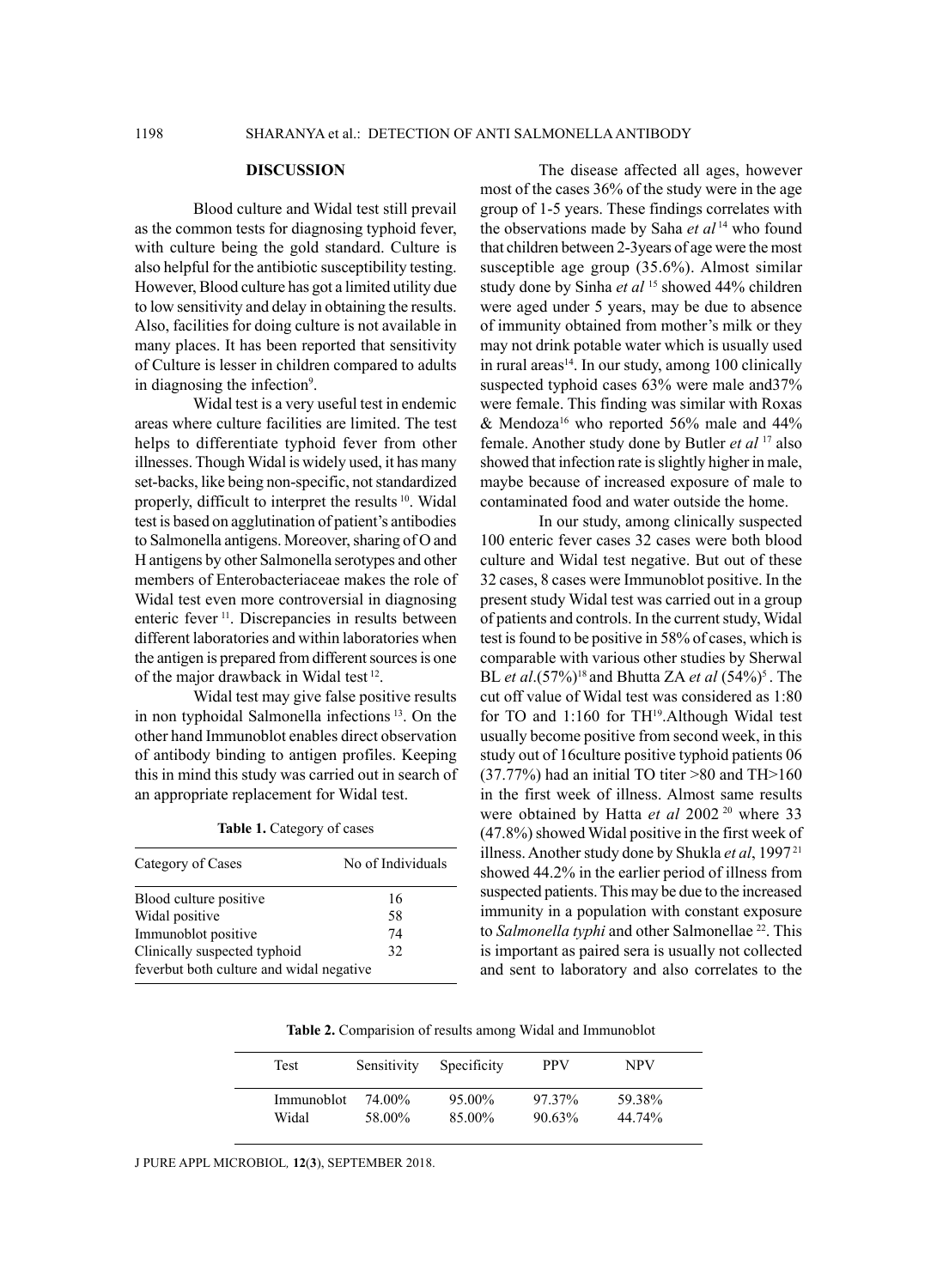concept that specimens collected in the first week of illness are little diagnostic use.

The incidence of false negative Widal test among the bacteriologically proven cases of this study was 10(62.50%). This finding was higher than other studies which showed false negatives in Bangladesh as 11.3% 23, in Iran as 24% 24 and 6.9% in Malaysian populations<sup>25</sup>, Possible hypothesis put forward to explain this phenomenon was, prior use of antibiotics, the existence of less immunogenic strains of *S.typhi* and reduced immunity from severe nutritional hypo proteinemia 24. Out of 20 non-typhoidal febrile cases 4(20%) showed high titer in the widal test, Which is similar to the findings of Duthie & French<sup>26</sup> with 23% false positive result. Handojo*et al* 27 found7% false positivity for Widal test in non typhoidal cases. But Pang  $&$  Puthucheary<sup>28</sup> found only 3% false positivity. This may be attributed to the fact that they may be infected by *Salmonella typhi* in the past and may show a non-specific raise now<sup>28</sup>.

Among 20 healthy controls 2(10%) cases were positive for TH (titer>160) this was similar to Saha *et al* <sup>1</sup> , which showed 4.3% false positives out of 300 healthy Bangladeshi children who had a TH titers of >160. These raised TH titer among healthy controls may be due to previous exposure to *Salmonella typhi* as typhoid is endemic in our region $<sup>1</sup>$ .</sup>

With Immunoblotting our study showed a positivity of 74% out of 100 clinically suspected case of typhoid fever, whereas widal showed only 58% positivity. The sera from 14 culture-positive patients gave strong immunoblot reactions with the *Salmonella typhi* culture filtrates, confirming that patients mount a humoral antibody response to the antigens during infection with this organism 29. The sensitivity and specificity of Immunoblot in the present study was 74.00% and 95.00% respectively. This was relatively high when compared to that of widal which showed a sensitivity of 58.00% and specificity of 85.00%. Hence the Immunoassay described here provides a sensitive means of detecting antibodies to soluble proteins of *Salmonella typhi* with a positive predictive value of 97.37% and negative predictive value of 54.55%.The double band formed at 37kDa of the *S.typhi* culture filtrates was found to be specific for Salmonella, as it did not appear in the negative control strain of the other Gram negative bacilli as well as in the negative control sera. Hence it was found to be highly specific.

The LPS obtained commercially did not show up initially in SDS-PAGE using Coomassive brilliant blue. Then it was stained by silver solution which showed up at  $15& 30\mu$ g. But did not appear in blotting. This may be attributed to the fact that it must have been further diluted and the molecular weight reduced for the protein band to appear on the gel. Further on during the processing it appeared faintly in certain cases where we did an extended blocking of overnight. Hence all these might be taken up for future studies. Limitations of the study were, it was quite expensive than widal, difficult to maintain the stability of reagents and requires skilled personnel to perform. This study is in accordance with the previous studies, which reports that SDS PAGE along with immunoblotting is reported to be more sensitive than WIDAL assay for detecting the LPS and flagellar Salmonella antigens. Immunoblot provides sensitive means of detecting the serum

### **CONCLUSION**

Thus this study shows that the immunoblotting procedure incorporating *Salmonella typhi* culture filtrates is more sensitive than the established Widal agglutination assay for providing evidence of infection with *Salmonella typhi*. Immunoblot technique has been simplified extensively in our study. Further, in contrast to Widal test which requires 2 days, Immunoblot can be done in few hours. After analyzing the findings of the present study it was concluded that though blood culture is gold standard for diagnosis of typhoid fever along with rising titer of Widal test, Typhoid IgM / IgG and Immunoblot with their higher sensitivity and specificity might actually be a practical alternative test for diagnosis of enteric fever. Even though bacteriology remains the gold standard, serology can be a good adjunct and make valuable additions in diagnosis of Salmonella infection. From our study, we conclude that Immunoblotting technique can be an effective alternative to Widal test in the diagnosis of typhoid fever.